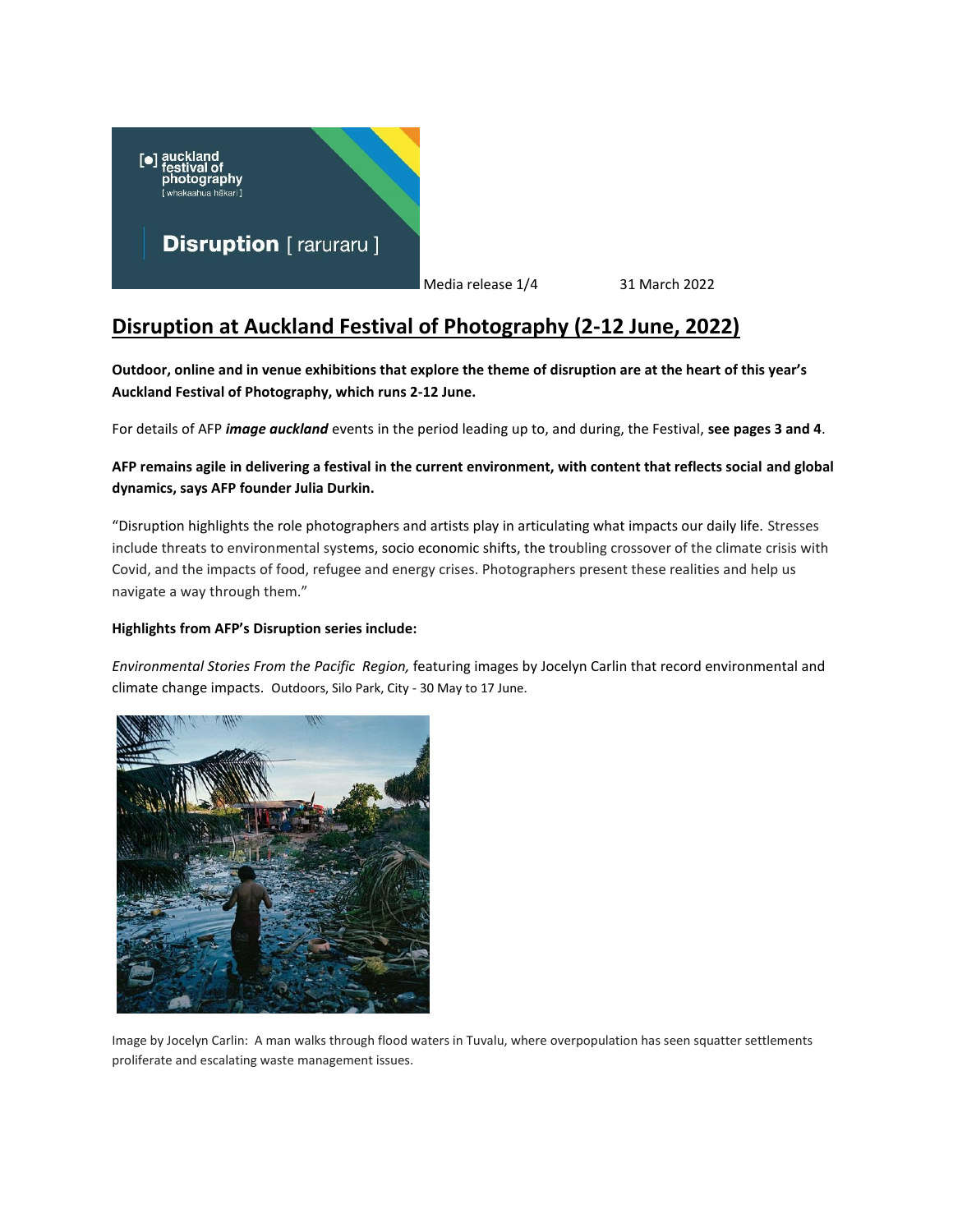

Media release 2/4 31 March 2022

*Submerged Portraits -* intimate portraits by Gideon Mendel that consider the context of climate change across cultures and time. Outdoors, Queen's Wharf - from May 30.



Images by Gideo Mendel: (left): João Pereira de Araújo, Taquari Districta, Rio Branco, Brazil, March 2015; (right): Carl Coleman and his stepson Cody Lamb, Rolling Ridge Drive, South Carolina, September 2018.

*Case Studies South* **- a series by Mark Smith and Felicity Jones that highlights the impact on our landscape of non-native fauna and flora introduced during early colonial settlement.** Outdoors, Freyberg Place - 30 May to 17 June.

*Vital Impacts -* photographs highlighting community efforts to protect habitats. Outdoors, Karanga Plaza from 30 May.



Image (left) by Ami Vitale - Joseph Wachira comforts Sudan, the last living northern rhino alive, moments before Sudan's death at Ol Pejeta Conservancy in Kenya; (right): *Fireflies* by Tim Flach.

## **Programme online from 6 April - [https://www.photographyfestival.org.nz](https://www.photographyfestival.org.nz/)**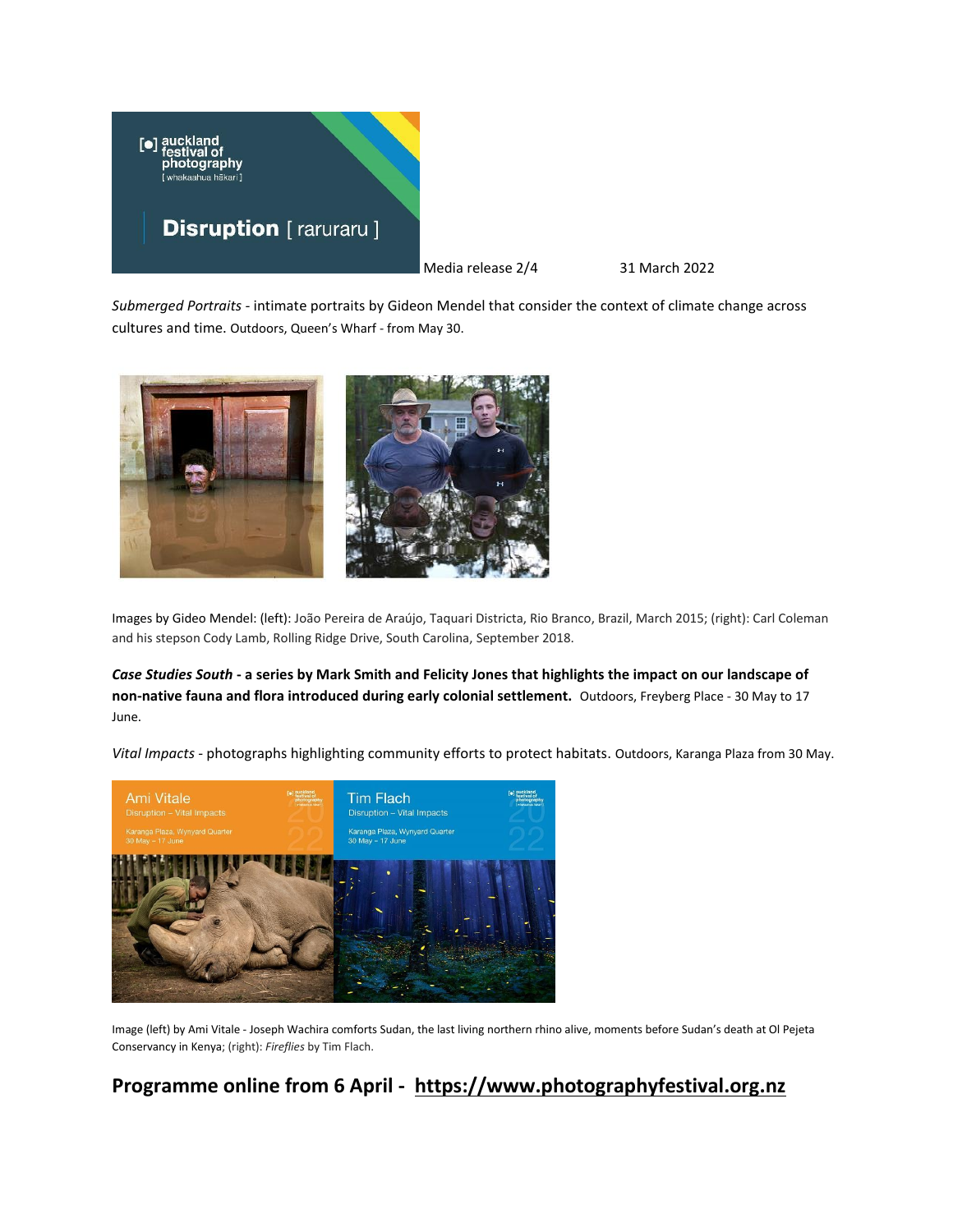

Media release 3/4 31 March 2022

**This year AFP presents four** *image auckland* **events in the months leading up to and including, the Auckland Festival of Photography (2-22 June, 2022).**

**The 2022 Music Photography Award/Whakaahua Puoro Toa.** Entries open on April 1, with winners announced on May 14, aligned with NZ Music Month. Finalists from 2021's entrants feature outdoors at Queen's Wharf and Takapuna during May.



The fourth annual **Youth Photo Award**, where photographers and artists aged under 25 can enter their work for a \$1200 cash prize and a 2<sup>nd</sup> prize A2 print/frame donated by PCL. Entries open on May 1.



Francis Cai's image, *Moving Out*, winner of the 2021's Alex Mao Youth award.